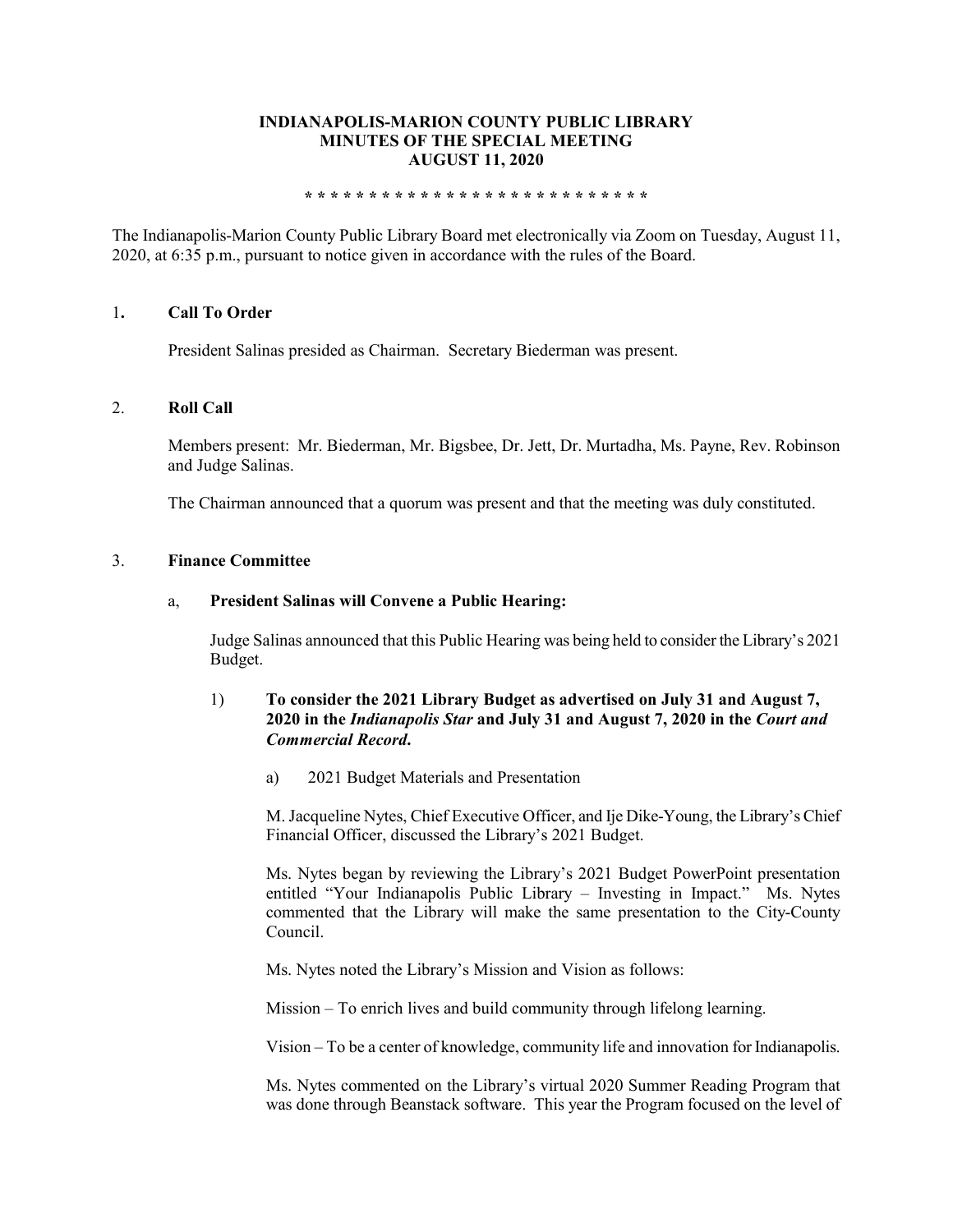participation and she as pleased to announce that there were five million minutes read.

The Library spent Budget monies to accommodate for COVID 19. We are anticipating reimbursement of at least some of those funds.

At this time, Ms. Dike-Young went on to review the section of the presentation entitled "Budget Overview."

She discussed the 2021 Budget Key Dates. These dates begin on June 15, 2020 and conclude in January 2021 when the Department of Local Government Finance issues the 1782 Notice of final Budget approval.

She then reviewed the Budget Summary. For 2021, the Budget will be \$71,089,456 as opposed to the 2020 Budget which was \$67,905,101. This is a difference of 4.7%.

Ms. Dike-Young touched on the anticipated challenges for the 2021 Budget. There will be Revenue challenges like the lack of a comparable share of LIT certified shares (COIT) when compared to other Indiana libraries. There will also be Expenditure challenges such as increasing personnel and security costs.

Some of the 2021 Priorities include removing barriers to and increasing racial equity and increasing collaboration with schools and support of e-learning.

Ms. Dike-Young continued to discuss the various funds including the Operating Fund, the Capital and Debt Funds, the Rainy Day Fund and the Bond and Interest Redemption Fund.

She then mentioned various e-resources offered by the Library including Lilly, Hoopla and Kanopy.

Additionally, an update on branch projects was provided. The new Martindale-Brightwood Branch held their Grand Opening on June 19, 2020. It is anticipated that the Lawrence Branch will re-open mid-September. The new West Perry Branch will open in 2021.

Several Board members expressed their thanks and appreciation for the information received and for what's anticipated for 2021

### 2) **Invite Public Comment from the Audience**

President Salinas invited public comment at this time.

There were no comments.

### **President Salinas Will Consider a Motion to Close the Public Hearing**

Ms. Payne made a motion to close the Public Hearing. Dr. Murtadha seconded the motion.

Motion carried.

.